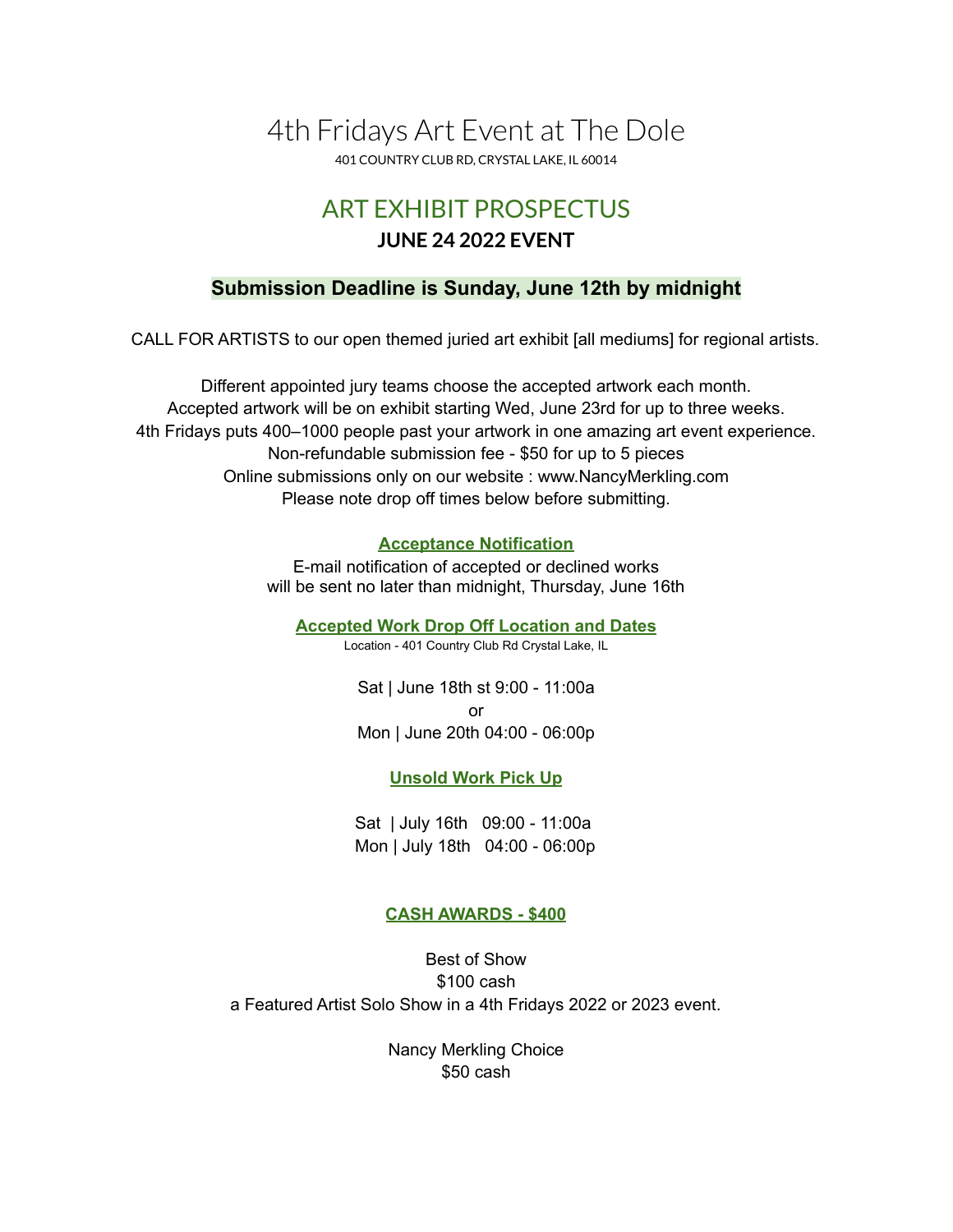4th Fridays Team Choice \$50 cash

3 Honorable Mentions \$50 cash each

People's Choice Award \$50 cash

Non-refundable submission fee – \$50 for up to 5 pieces submitted Improper submissions will not be accepted nor refunded. Feel free to email us for questions – submissions4thfridays@nancymerkling.com

### **Jpeg Preparation**

Formatting your image files prior to submission:

1. jpgs in standard format, with the LONGEST SIDE AT EXACTLY 2100 px

2. JPGS MUST BE LABELED: yourlastname firstname art title.jpg

[please add a number at the title end IF submitting more than one untitled piece – ie -

jones me untitled1.jpg; jones me untitled2.jpg]

3. 3d work allowed up to 3 jpg files to represent ea piece. 2d work allowed only 1 jpg file per piece.

# **Online Submissions**

### Important - Before submitting, have your image files ready to attach.

- 1. TYPE the url www.nancymerkling.com in your browser.
- 2. Click on the second section on the website that says 4th Fridays
- 3. Follow the leads from there.

# **Eligibility and Conditions**

ACCEPTANCE IN THE EXHIBIT IS NOT GUARANTEED.

Original works executed by the artist which have not been previously displayed in our 4th Fridays exhibition are eligible. Paintings, sculpture, prints, drawings, textiles, photographs, jewelry, and mixed medium pieces are acceptable. Eligibility of installation artwork will be considered on an individual basis with the responsibility of the install resting on the artist within the schedule confines of the "4th Friday" installation. No dimension of any work may exceed 8 feet in either direction and not exceed 150 pounds. Must be able to fit through a 35" x 83" door.